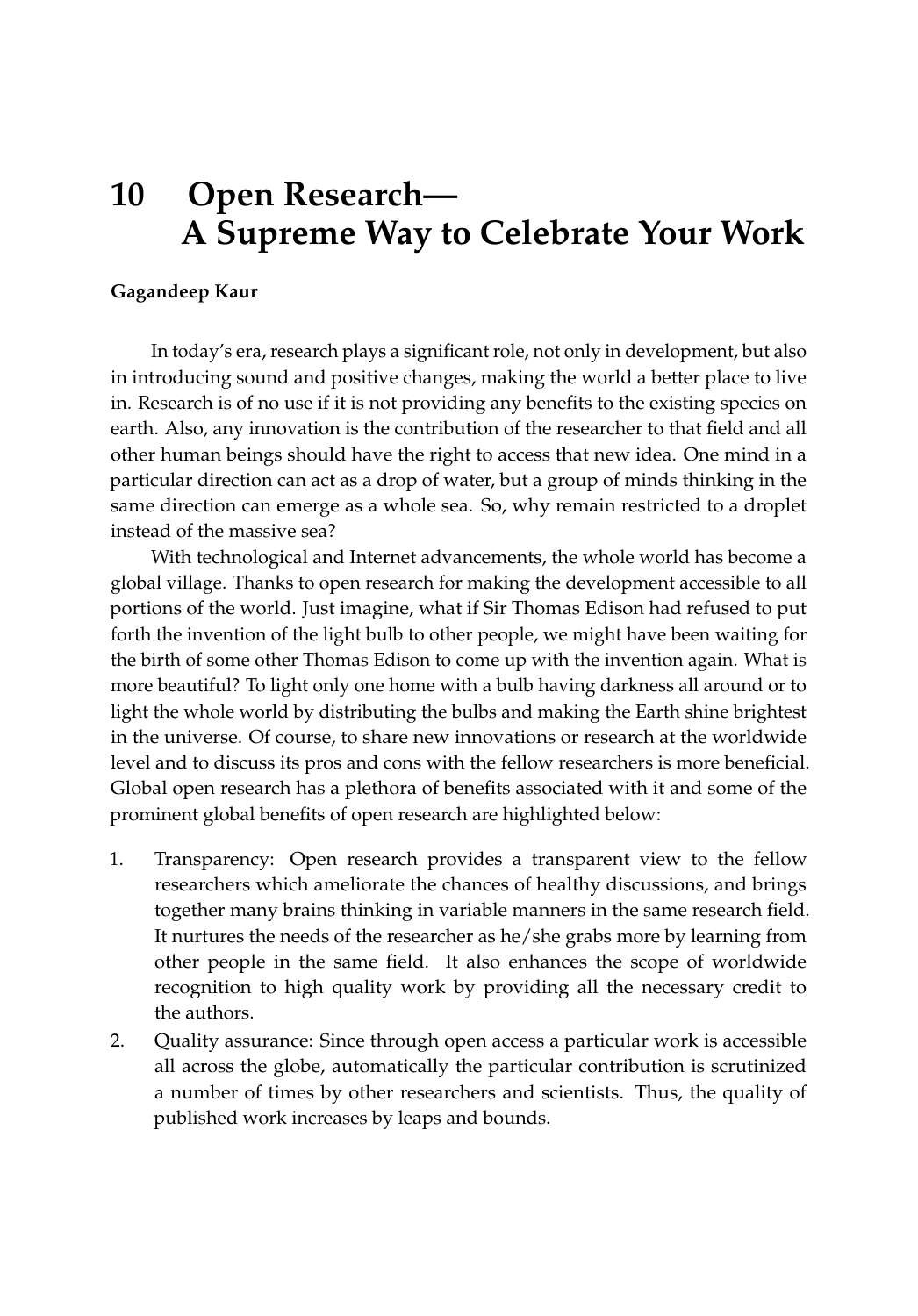## Gagandeep Kaur

- 3. Bridging gaps between the knowledge voids: The best way to increase knowledge is to share it. Open access provides an opportunity for the active researchers to attain more and more knowledge in a particular area by sharing with others. This is simply by working towards the development in a collaborative manner. A number of brains can work more efficiently in any field than a single brain.
- 4. Shrinking the geographical distances: Gone are the days when research in a particular institution of one country remained confined to the boundaries of that institution or borders of that particular country. With the help of open access, the whole research community can benefit from the proposed work. So, distant geographical locations are just illusions in today's world. With one click of the mouse and one finger's tap on the cell-phone's screen, all the doors of knowledge are opened for you. All of this is because of the open access of research articles.
- 5. Cost-effective: One of the major benefits of open access is that the extra costs incurred on the secrecy of the subject matter are reduced. It reduces the cost and fees charges for making your work accessible to more and more people. Not only this, open research is a two-sided beneficial affair in which the readers and keen aspirants also get free access to the original work.
- 6. A major stone in the way of unethical activities: With suitable license policies, open access journals reduce the chances of thefts and other unethical activities. Genuine replicas of the research work are made and are circulated globally by giving proper credit to the authors.
- 7. Eco-friendly: Often open access journals are accessible on the web. With the help of the electronic devices such as laptops, the use of paper has been reduced and it leads to an eco-friendly way of research.
- 8. Creates a positive working environment: With research work accessible to all, a positive competitive environment is created. New approaches are not only compared to existing ones, but also the advantages of new research are highlighted in a very significant manner. It lifts the global level of knowledge and improves the standards of research.

With all the above advantages, open research acts as a glittering feather in the cap of your research, which not only provides you recognition but also reduces the chances of your work being stolen or misused. It also helps in creating good research profiles, increases the number of citations to your work. Thus, open research is far better than conducting research behind the bars of secrecy. Because ultimately, your research is of no use if it is not benefitting other people and not providing any